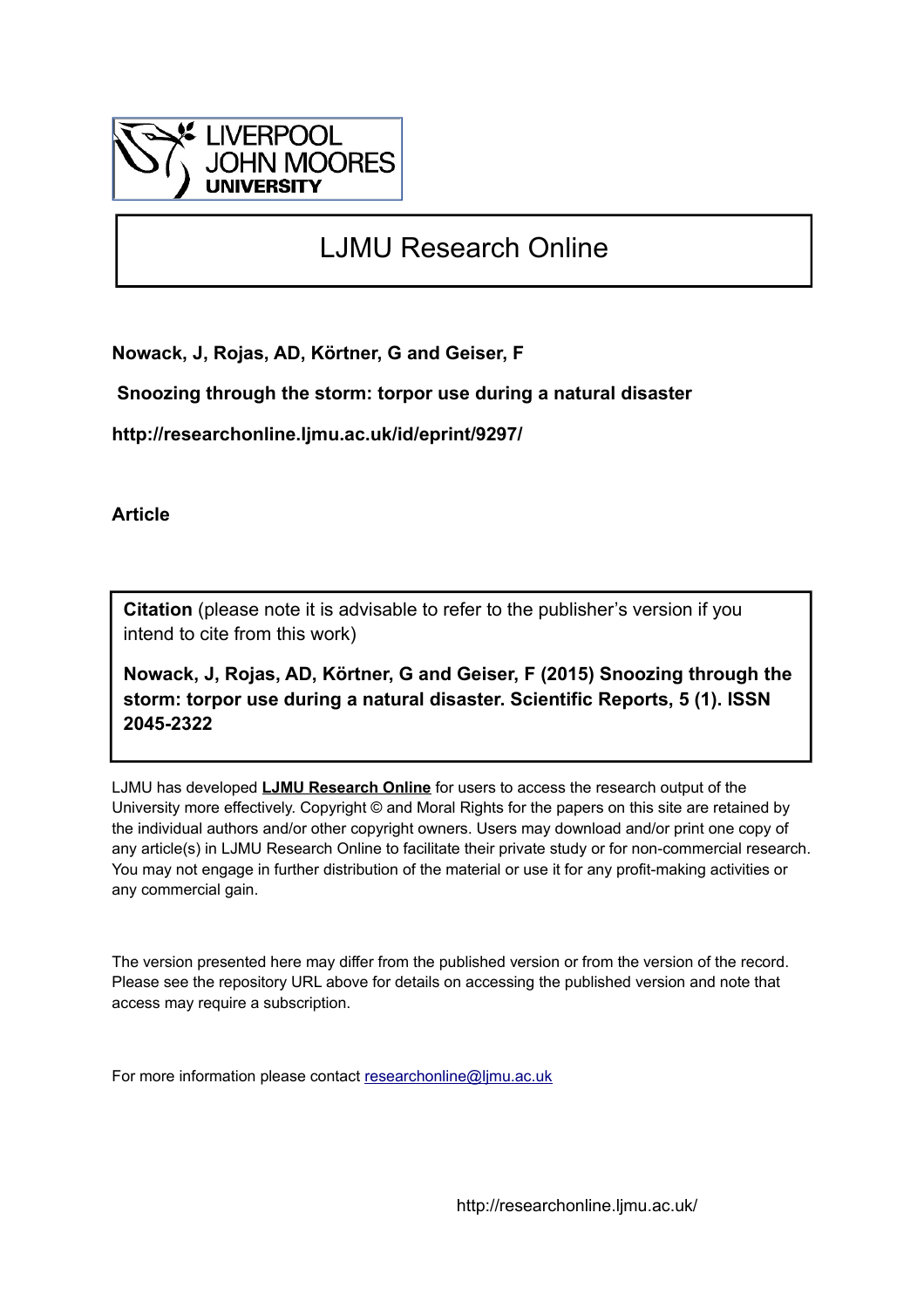# SCIENTIFIC REPERTS

received: 24 February 2015 accepted: 14 May 2015 Published: 15 June 2015

## **Snoozing through the storm: OPENtorpor use during a natural disaster**

**Julia Nowack, A. Daniella Rojas, Gerhard Körtner & Fritz Geiser**

**Although storms provide an extreme environmental challenge to organisms and are predicted to increase in frequency and intensity due to climate change, there are no quantitative observations on the behaviour and physiology of animals during natural disasters. We provide the first data on activity and thermal biology of a free-ranging, arboreal mammal during a storm with heavy rain and category 1 cyclone wind speeds. We studied a population of sugar gliders (***Petaurus breviceps***), a species vulnerable to bad weather due to their small body size and mode of locomotion, in a subtropical habitat during spring when storms are common. Although torpor is generally rare in this species, sugar gliders remained inactive or reduced foraging times during the storm and further minimized energy demands by entering deep torpor. All animals survived the storm and reverted to normal foraging activity during the following night(s). It thus appears that heterothermic mammals have a crucial adaptive advantage over homeothermic species as they can outlast challenging weather events, such as storms and floods, by reducing metabolism and thus energetic needs.**

Anecdotes report that animals mysteriously disappear before and during storms and, if they survive, re-appear when the danger has passed. What do animals do during the storm and how do especially small mammals with high energy demands survive these challenging periods? Climatic disasters increasingly affect many parts of the world and can have adverse effects on humans and animals. Climatologists predict that changes in global weather patterns will increase the frequency and intensity of storms, floods, droughts and wild fires<sup>[1,](#page-5-0)[2](#page-6-0)</sup>. Unfortunately, few studies have focused on how animals respond to such chal-lenges. Although there are reports of sharks escaping to the open sea prior to hurricanes<sup>[3](#page-6-1)</sup>, elephants fleeing coastal regions during a tsunami<sup>4</sup>, or birds circumventing a tornadic storm<sup>[5](#page-6-3)</sup>, the behaviour and physiology of animals during storms has never been quantified.

Recent studies have suggested that torpor use in heterothermic mammals, which is known as an effective adaptation of animals to survive seasonal food shortages and bad weather<sup>6</sup>, may also be of crucial importance to deal with unpredictable challenging conditions, such as unseasonal cold spells or famines<sup>7–10</sup>. Torpor allows animals to survive energy bottlenecks by reducing body temperature  $(T_b)$  and energy expenditure<sup>11</sup> and because torpid animals are usually concealed in a sheltered location<sup>12</sup>, they are protected from extreme environmental conditions and also predation<sup>13</sup>. Data on recent mammalian extinctions provide evidence that heterothermic species capable of employing torpor have a lower risk of extinction than homeothermic species that have to maintain a high  $T<sub>b</sub>$  and energy expenditure and therefore have to continue foraging even under hostile conditions<sup>[14](#page-6-9)</sup>.

The purpose of our study was to investigate how arboreal mammals, which are likely strongly affected by storms, adjust foraging and thermal biology during a storm. We studied a population of Australian sugar gliders (*Petaurus breviceps,* ~130 g) inhabiting a coastal, subtropical habitat during spring, when the likelihood of storms is high. Other studies conducted on this species in a cool-temperate region observed torpor only occasionally when extremely cold and wet conditions substantially elevated their energy demands<sup>[15,](#page-6-10)16</sup>. This small arboreal marsupial appears to be particularly vulnerable to storms since its mode of locomotion (gliding) is impeded by high wind speed. Furthermore, rain is known to reduce

Centre for Behavioural and Physiological Ecology, Zoology, University of New England, Armidale NSW 2351, Australia. Correspondence and requests for materials should be addressed to J.N. (email: [jnowack@une.edu.au\)](mailto:jnowack@une.edu.au))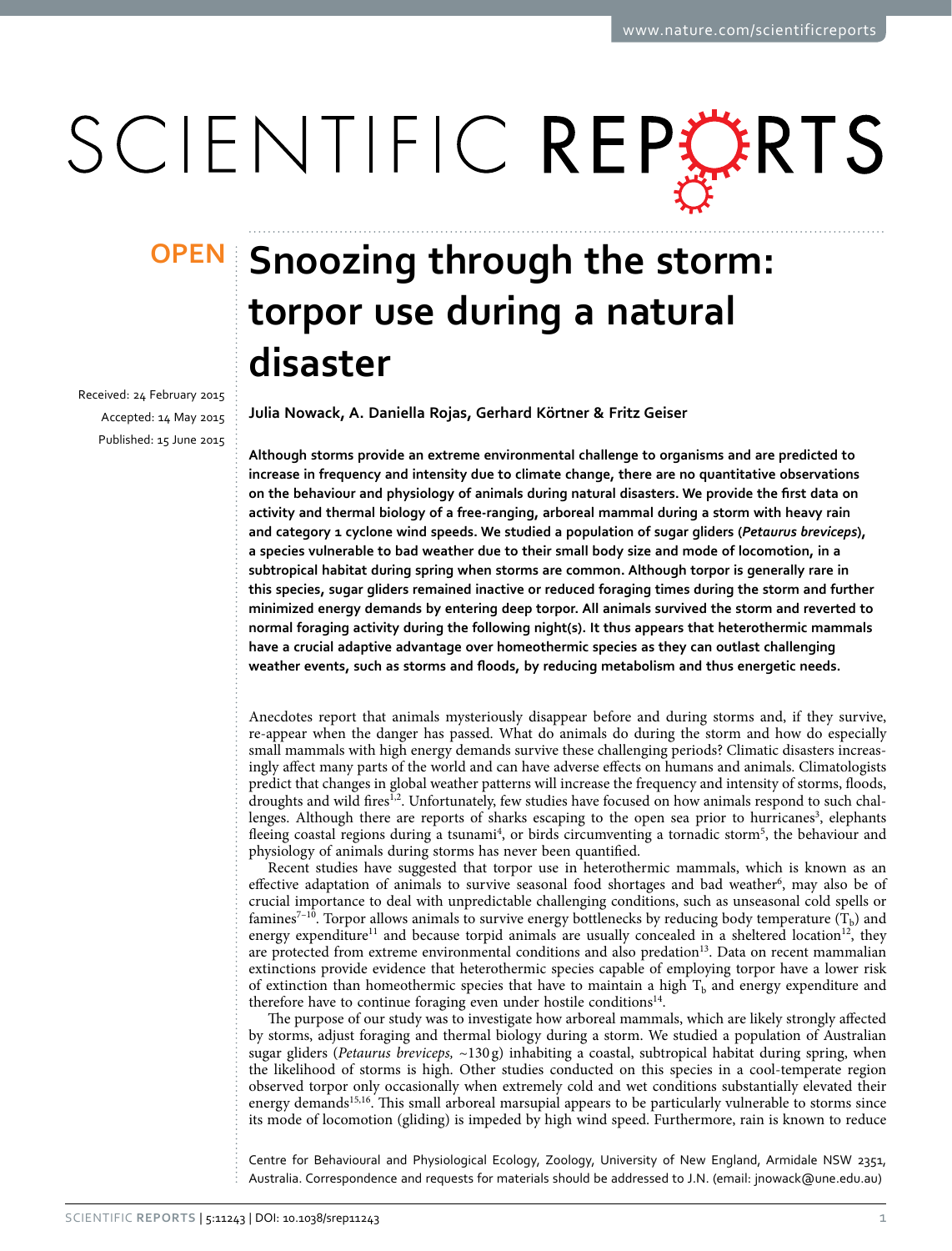

<span id="page-2-0"></span>Figure 1. Individual minimum body temperature (T<sub>bmin</sub>; different colours indicate individuals) in relation to minimum ambient temperature (T<sub>amin</sub>; black line), precipitation (grey bars) and average wind **speed (dashed line) per night.**

the amount of nectar[17,](#page-6-12) which is one of the main food sources of sugar gliders besides insects, *Eucalyptus* sap and *Acacia* gu[m18](#page-6-13). We therefore hypothesized that sugar gliders would limit foraging and enter torpor as a survival strategy during storms with high rainfall and wind.

### **Results**

**Ambient conditions.** Daily average ambient temperature ( $T_a$ ) for the study period was 17.4 $\pm$ 2.8 °C, ranging from 6 $\degree$ C at night to 37.5 $\degree$ C during daytime. Average minimum and maximum T<sub>a</sub> increased slightly from September to October (mean maximum  $T_a$  23.1 ± 5.5 °C vs 24.7 ± 4.6 °C; mean minimum  $T_a$  10.3 ± 2.4 °C vs 12.7 ± 2.1 °C). Wind speed for all nights of the study period (n = 43 days) averaged  $17 \pm 8$  km/h and we recorded a total of 110.2 mm of nightly rainfall over six nights. 95 mm of this rain occurred during the night of the 14th to 15th of October, when the storm passed the area. During this night the maximum rainfall was 14.8 mm over 10 min, wind speed reached 94 km h<sup>-1</sup> with an average of 54 km h<sup>-1</sup> (the Bureau of Meteorology defines gusts between 90-125 km h<sup>-1</sup> as category 1 cyclones) and minimum  $T_a$  was 9.5 °C.

**Activity & nesting sites.** At daytime gliders nested solitarily or in groups of up to three individuals in tree hollows between 2.4m to 13.8m above ground. Gliders used *Angophora* or *Eucalyptus* trees (18.9 $\pm$  6.2m tree height) for nesting. Average nightly activity time was  $464\pm110$  min. Activity usually started  $95 \pm 80$  min after sunset and terminated  $111 \pm 73$  min before sunrise. Duration of activity was significantly influenced by average wind speed ( $t_{386} = -4.02$ , p < 0.001, N = 402, n = 12), whereas  $T_a$  (t<sub>386</sub> = −0.89, p = 0.84) and rainfall (t<sub>386</sub> = −0.19, p = 0.35) had no significant effects. During the storm night activity was reduced in comparison to non-storm nights (average  $129 \pm 147$  min, N = 10, n = 10, no data for two individuals, vs.  $473 \pm 94$  min, N = 392, n = 12) and three individuals remained inactive in their nest  $(T_b < 38 \degree C)$ ; total inactivity was never recorded for any other night. Furthermore, six individuals showed reduced activity times between 40min and 250min and only one individual displayed a normal nightly activity of 470min. During the storm individuals spent more time in close proximity to their tree hollow (78% to 100%) than they did on average (increase by 26–61% compared to the individuals' average).

**Torpor use.** Daily minimum T<sub>b</sub> (T<sub>bmin</sub>) varied between 13.8 °C and 36.7 °C. The mean resting T<sub>b</sub> (excluding torpor) was  $34.5 \pm 1.1$  °C. Torpor was only observed on eight of 43 days. During non-storm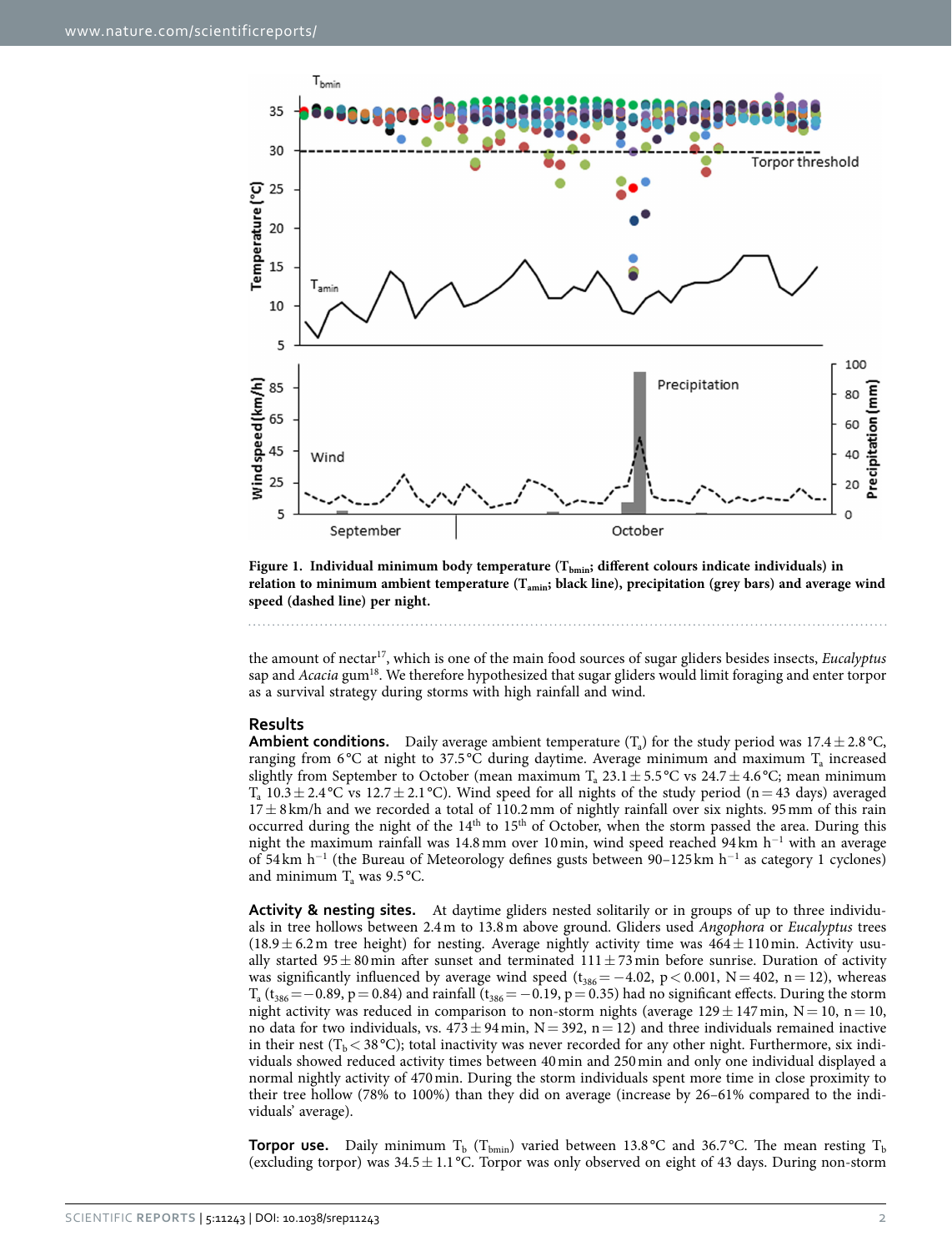

<span id="page-3-0"></span>**Figure 2. Body temperature traces (a) for a male sugar glider during three days before the storm and during the storm (12-15.10.14) and (b) a female individual for four days at the beginning of October**  (30.09—03.10.14). Body temperature  $(T_h)$  is shown as black dots; ambient temperature  $(T_a)$  as circles. The scotophase is indicated by grey bars and activity by black lines. The dashed line indicates the torpor threshold of 30 °C. Both figures show a torpor bout during the fourth day depicted.

days torpor was observed in either one or two individuals  $(N= 7)$ , in six cases the same two females sharing a tree hollow) and  $T<sub>b</sub>$  never decreased below 21.0 °C (range 21.7–29.4 °C; Fig. 1). In contrast, seven out of ten individuals for which data were available entered torpor during the storm.  $T_b$  during the storm reached 13.8 °C [\(Fig. 1](#page-2-0)) and average  $T_{bm}$  during torpor was significantly lower than during any other torpor day (19.2± 6.3 °C, N = 7, n = 7 vs.  $26.8 \pm 2.3$  °C, N = 11, n = 4; Wilcoxon rank test:  $W = 13$ , p = 0.020; [Fig. 2\)](#page-3-0). The second lowest individual T<sub>bmin</sub> of 21.7 °C was observed on the day after the storm when two individuals entered torpor. After this day until the end of the study period 14 days later shallow torpor was expressed only once by the same two individuals that used torpor before the storm ([Fig. 1](#page-2-0)). Entry into torpor during the first half of the night was only observed during the storm (1900h–2200h,  $N=3$ ), whereas on other days most torpor entries occurred between 0400h and 0600h, close to dawn. Moreover, torpor bout duration (TBD) was significantly shorter before and after the storm (mean  $9.2 \pm 2.2$ h, maximum~14h, N= 11, n= 4) than during the storm (mean  $12.6 \pm 7.1$ h, maximum~23h, N = 7, n = 7) (ANOVA,  $F_{1, 10} = 28.6$ , p = 0.003).

When we tested the number of torpid individuals/day for the impact of weather variables, we found a significant influence of an interaction between average wind speed and rainfall ( $r^2$  = 0.7237, df = 39,  $p = 0.027$ , N = 433, n = 12), whereas minimum  $T_a$  had no significant effect and hence was removed from the final model. In fact, torpor did only occur above a  $T_a$  of 9°C and never on the coldest days.

**Estimated energy savings through torpor use.** To estimate the energetic significance of torpor use during the storm night, we calculated metabolic rates based on the continuous  $T<sub>b</sub>$  measurements and daily average Ta. Calculated metabolic rates indicated an energy saving of 9% during shallow torpor (TBD <4h, T<sub>bmin</sub>: 29.9 °C) and up to 67% during deep torpor (TBD ~23hT<sub>bmin:</sub> 14 °C; [Fig. 3\)](#page-4-0) compared to average metabolic rates during normothermia based on resting  $T<sub>b</sub>$  averaged over at least two hours of the same night.

**Food availability.** Of the five identified *Banksia* species (70 *B. integrifolia,* 9 *B. ericifolia,* 10 *B. serrata,* 4 *B. spinulosa,* 1 *B. oblongifolia)* only *B. ericifolia* and *B. integrifolia* flowered during the time of the study and the total number of inflorescences decreased over time from 41 to 7. Over the same period of time the abundance of trapped insects per night increased (range  $0.05 g - 3.89 g$ , N = 28). Insect abundance was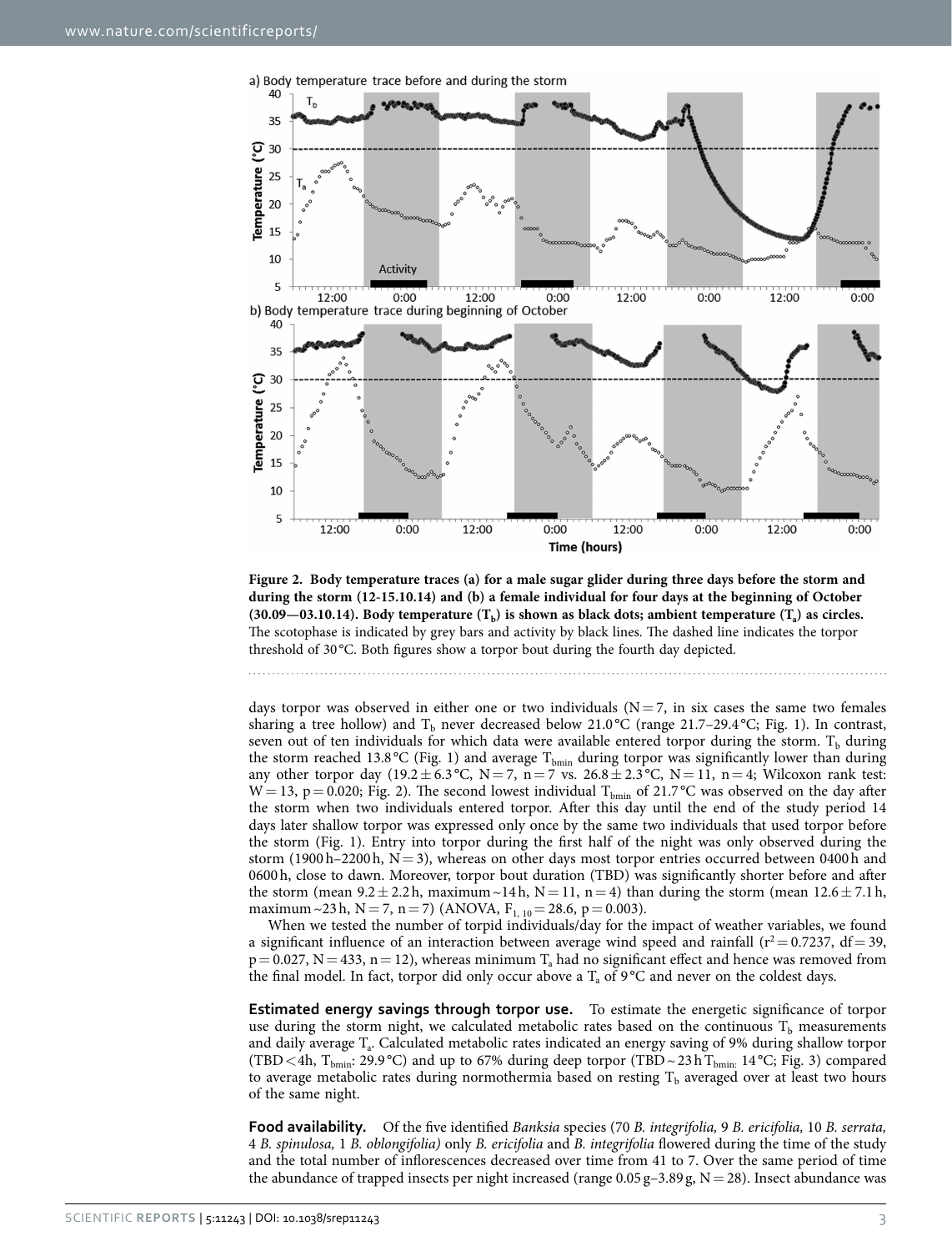

<span id="page-4-0"></span>**Figure 3.** Body temperature  $(T_b)$  and calculated metabolic rate  $(MR_{calc})$  of a torpor bout of a male sugar **glider during the storm night.** 

correlated with minimum nightly T<sub>a</sub> during sampling ( $r^2$  = 0.162, df = 26, p = 0.019; insect abundance  $(g) = 0.084T_a$  (°C)–0.157).

#### **Discussion**

Our data show that sugar gliders reduced foraging and increased torpor use, depth and duration during a severe subtropical storm. Activity during the storm was significantly lower than during other nights, was mostly spent in close proximity to tree hollows, and torpor was used by most individuals. Interestingly, most animals recovered quickly from the impact of the storm and reverted to normal activity routine during the next night. Calculated metabolic rates indicate that the use of deep torpor during the storm allowed for extensive energy savings up to 67% compared with metabolic rates during rest and were in the same range as reported for laboratory measurements under similar conditions (saving of 60%;  $T_a = 11 \degree C$ ;  $T_{bmin} = 13 \degree C$ ; TBD:15h)<sup>19</sup>. This suggests that the use of deep torpor would have compensated for most of the lost foraging opportunities during the severe weather condition.

Similarly, torpor during a blizzard has also been reported for pregnant hoary bats, *Lasiurus cinereus.* While this species used torpor when exposed to  $T_a \sim 5^{\circ}C$  during a snow storm in Canada<sup>[9](#page-6-15)</sup>, torpor use during the spring storm in our study occurred at much warmer temperatures and appeared to be independent of T<sub>a</sub>. This is in contrast to previous studies on sugar gliders where torpor use was mainly triggered by cold and wet  $(T_a < 5^{\circ}C)^{15}$ . However, because wind speed and rain were correlated with torpor occurrence our data suggest that the energy saving afforded by torpor allowed animals to remain inactive and to shelter during storm condition. For a gliding species inhabiting tree hollows as high as 14 meters above ground and usually foraging in the canopy, it will be impossible to move in their usual mode of locomotion during high wind speeds. In addition, individuals that were temporarily active during the storm night would have to cope with the intense rain, which would have further reduced gliding ability and also drastically elevated heat loss of these small animals<sup>19</sup>. Since some gliders stayed completely inactive during the storm, we conclude that gliders used torpor as a proactive strategy rather than as a direct response to elevated heat loss due to wet fur. Moreover, our data suggest that torpor was largely independent of food abundance, but rather used because foraging was impaired by bad weather. Although abundance of nectar was likely reduced during the storm<sup>17</sup>, *Banksia* inflorescence abundance was already low before the storm and animals likely met their energy demands by feeding on insects and tree exudates which are presumably less affected by wind and rain.

Cyclones are relatively common in tropical and subtropical habitats and can damage coastal as well as inland areas via gales and heavy rainfall<sup>[20](#page-6-16)</sup>. Even after a cyclone has passed, or has decayed below cyclone strength, damage to vegetation and significant flooding may occur, which will affect access to food. Our data indicate that torpor may be important for survival of heterothermic species by allowing them to stay inactive and concealed during hostile conditions throughout the storm. This is especially important with regard to climate change. An increase of climatic disasters is anticipated in future<sup>1</sup> and the intensity of storms will likely increase by 2–11% in the next 85 years<sup>21</sup> and strongly affect tropical and subtropical regions and the animals living in them. In these conditions heterothermic species likely have a crucial adaptive advantage in comparison to homeothermic species as they can outlast challenging climatic periods as storm, floods and potentially other natural disasters<sup>22</sup> by reducing metabolism and energy needs.

#### **Material and Methods**

**Study site, ambient conditions and food abundance.** The study was conducted in September-October 2014 (austral spring) at the Royal National Park located south of Sydney (Spring Gully Area; 34.09384 S, 151.13876 E). The methods were carried out in accordance with the approved guidelines and regulations for animal care at the University of New England. Approval to conduct this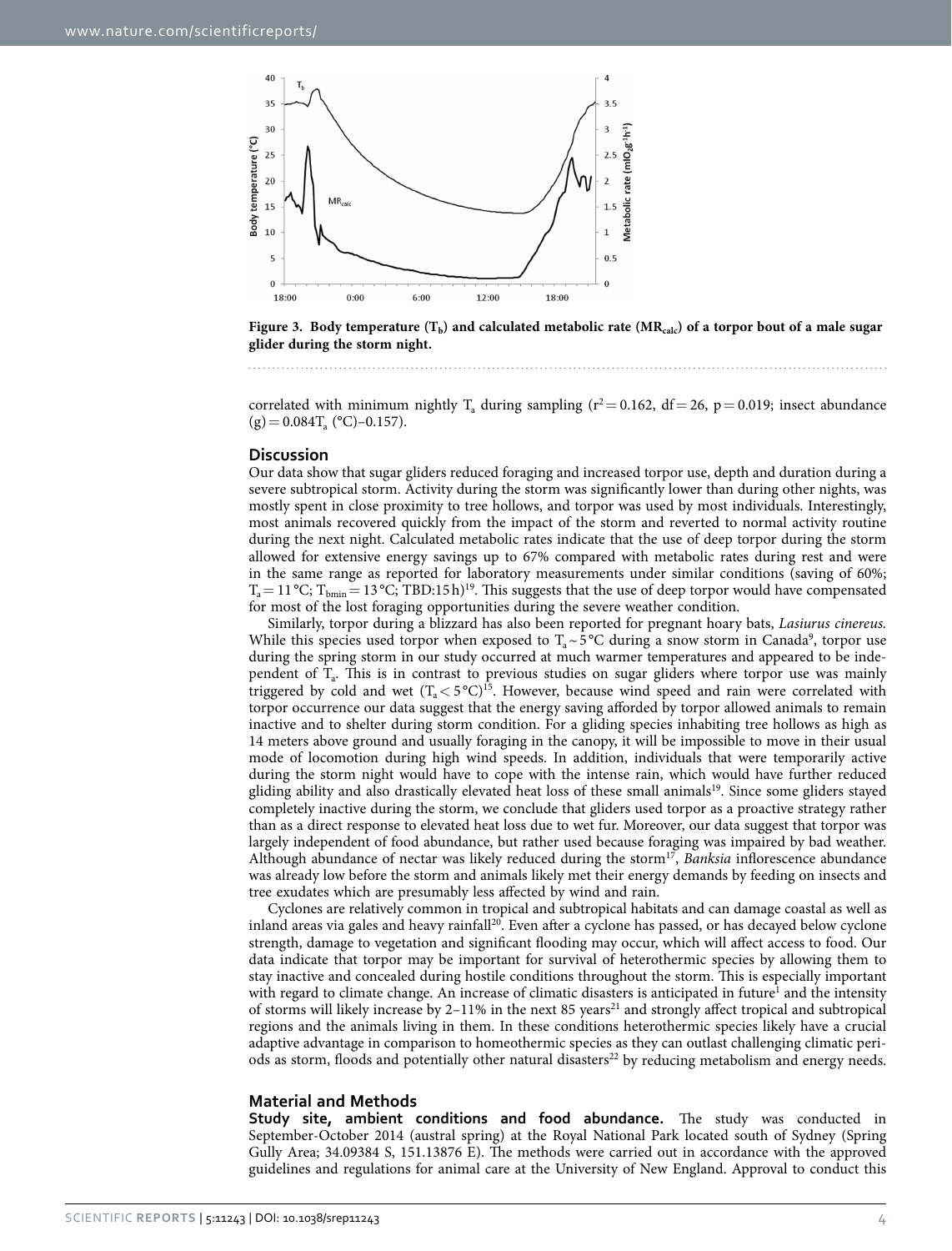study was granted by the University of New England Animal Ethics Committee and New South Wales National Parks and Wildlife Service. We recorded  $T_a$  for every hour with a data logger (Thermochron iButton/DS1921G, Dallas Semiconductors; resolution 0.5 °C) placed in the shade, and rainfall (Tinytag Plus, Gemini Data Loggers Ltd, West Sussex, UK) was recorded in 10minute intervals at the study site. Wind speed was obtained from the Bureau of Meteorology for the nearest  $({\sim}7 \text{ km})$  weather station at Wattamolla. We determined the abundance of flying insects over the entire night period with a 12-V ultraviolet insect light twice/week. The light was placed at random locations within two main areas described by the activity of the study animals  $\left($  ~100–1000 m distance); the order was alternated between the areas. Dry weight of insects was determined to the nearest 0.1mg. We also monitored the flowering of *Banksia* species, identifying species and counting inflorescences along 10 transects (5 × 10 m) once/week.

**Trapping and handling.** Animals were captured in box Aluminium traps (Elliott type A, Elliott Scientific Ltd, Upwey, Melbourne, Vic.) baited with a mixture of peanut butter, honey and oats and sprayed with honey water, set overnight in small trees and bushes at a height of 1–2m. Captured sugar gliders were weighed to the nearest 0.1 g and sexed. Animals were earmarked with a 1mm ear punch for individual identification and unless implanted with transmitters released on the evening of capture.

**Surgery.** We implanted 12 individuals (8 males, 4 females, body mass  $125.8 \pm 23.9$  g) with temperature-sensitive radio transmitters (2 g, Sirtrack, Havelock North, New Zealand) that allowed us to track the individuals and to determine their  $T<sub>b</sub>$ . Animals were implanted within two days after capture; all females were non-reproductive at the time of implantation. Transmitters were waxed and calibrated in a water bath to the nearest of 0.1 °C before being implanted intraperitoneally under oxygen/isoflurane anaesthesia through a small abdominal incision<sup>23</sup>. Animals were allowed to recover for one day before being released at the site of capture.

**Radio tracking and measurement of body temperature.** After release gliders were radio tracked daily to identify nest trees and monitored for 29–43 days, depending on their capture date. Occasional night-time observations were performed to identify tree hollows, monitor the number of individuals sharing a nest cavity, as well as emergence times. Tree heights and heights of tree hollows were determined using a clinometer (Suunto, Vantaa, Finland).  $T<sub>b</sub>$  was obtained at 10 min intervals with custom-made receiver/loggers<sup>15</sup> placed close to the nest tree. Large  $T_b$  variations between activity ( $T_b > 38 \degree C$ ) and rest phase allowed us to estimate the hours of nightly activity. As observations confirmed that glider never showed a  $T<sub>b</sub>$  above 38 °C before leaving their nest hollow, animals were deemed "active" from the point onwards when either  $T_b$  increased above 38 °C or the logger failed to record  $T_b$ , because animals moved out of range. Conversely, a decrease in  $T<sub>b</sub>$  below 38 °C and reception of a transmitter signal was associated with inactivity. Animals were considered to be torpid when  $T<sub>b</sub>$  fell below 30 °C (threshold determined by previous studies<sup>[15](#page-6-10)[,16](#page-6-11)</sup>). Entry into torpor was defined as the time when  $T<sub>b</sub>$  started decreasing continuously from 34 °C to temperatures below 30 °C. The end point of arousal was defined as the time when  $T<sub>b</sub>$  reached a plateau above 30 °C.

**Calculation of estimated energy savings through torpor use.** The energetic significance of daily torpor can be explained by the temperature effect upon tissue metabolic rate and is described by the general equation:  $\Delta T_b = 20.1(MR_{calc} + C(T_b - T_a)m^*SH^{24}$ ; whereby  $\Delta T_b$  is the differential between two subsequent T<sub>b</sub> readings (°C per 10 min), instead of; T<sub>a</sub> is the daily average of 11.9 °C, C is the thermal conductance (0.069 ml O<sub>2</sub> °C<sup>-1</sup> min<sup>-1</sup> for sugar gliders<sup>20</sup>), m is the body mass of individual study animals (range: 93–149 g), SH is the specific heat of animal tissues  $(3.47 \text{ Jg}^{-1} \text{°C}^{-1})$  and  $1 \text{ mlO}_2$  is assumed to be equivalent to 20.1 J.

**Data analyses.** Data are presented as mean  $\pm 1$  standard deviation; *n* denotes the number of individuals, *N* the number of observations. Statistical analyses were conducted in R (R version 3.1.0; 2014-04-10). Normal distribution and homogeneity of variance were tested using Shapiro-Wilk test and Bartlett´s test, respectively. If needed, data were transformed using the Box-Cox function to meet statistical assumptions. Influence of  $T_a$  on insect availability was tested using a regression analyses. The influence of climate variables (T<sub>a</sub>, average wind speed and rainfall) on nightly activity and TBD was tested using a regression-based approach via generalized linear mixed effects models with "individual" as a random factor. As minimum T<sub>a</sub> was closely correlated with daily average T<sub>a</sub> ( $r^2 = 0.544$ , df = 40, p < 0.001; minimum Ta (°C) = 0.632\*average Ta (°C) + 1.087), only results for minimum T<sub>a</sub> are presented. For testing differences in TBD during the storm-night and non-storm nights the analysis was followed by an ANOVA, using individuals as random factor (lme in library nlme; R Core Development Team 2008). The influence of the weather variables on torpor use was tested using a multiple regression analyses. The difference of torpor  $T_{bmin}$  during the storm in comparison to all other torpor days was tested using a Wilcoxon rank test. Regression equations are only given for untransformed data.

#### **References**

<span id="page-5-0"></span>1. Christensen, J. H. & Christensen, O. B. Climate modelling: severe summertime flooding in Europe. *Nature* **421,** 805–806 (2003).